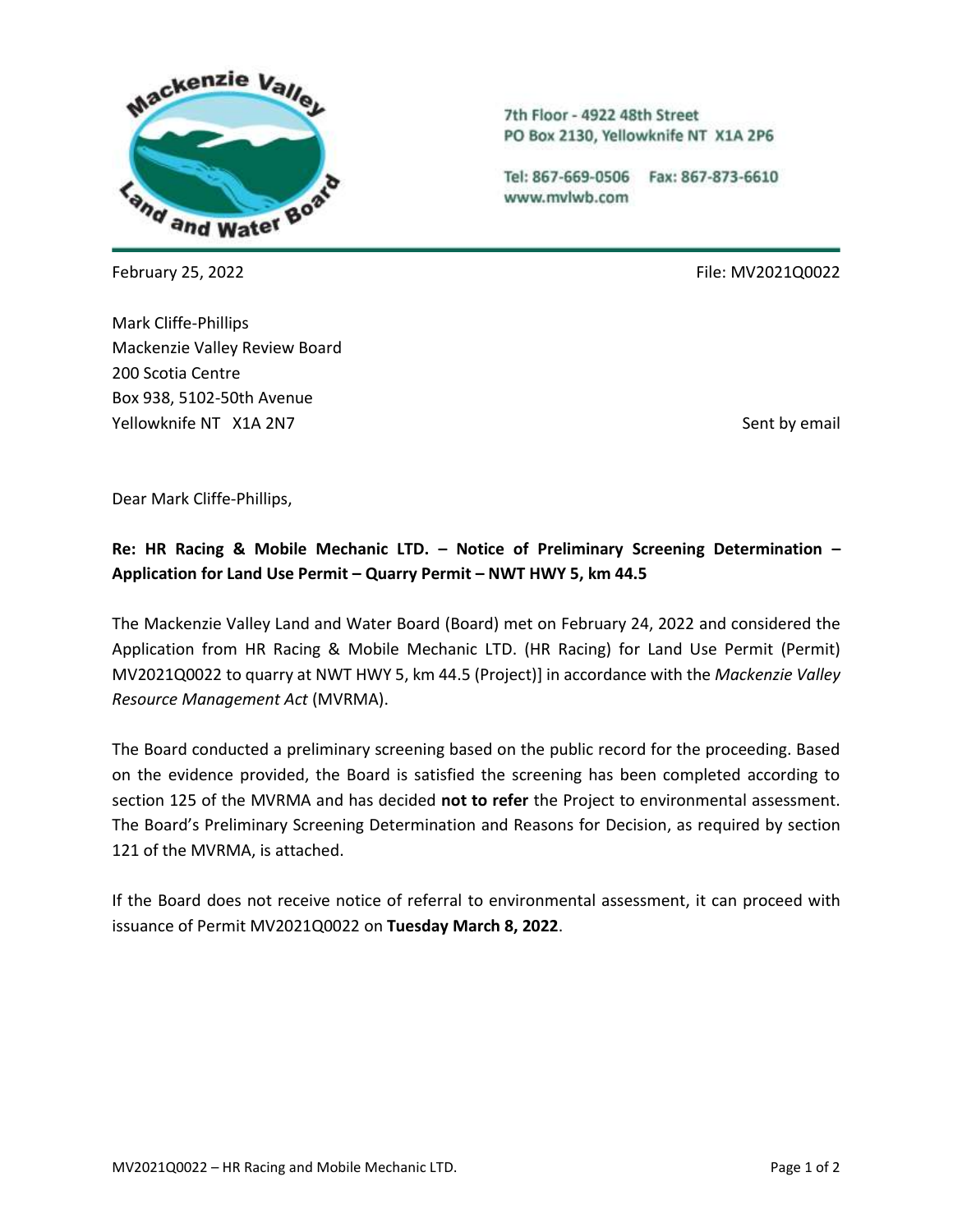The Board and staff look forward to continued communications throughout the pause period. Please contact Shelagh Montgomery at (867) 766-7457 with any questions or concerns regarding this letter.

Yours sincerely,

RQP brang

Mavis Cli-Michaud Chair, Mackenzie Valley Land and Water Board

- BCC'd to: Akaitcho Distribution List Tom Hynes, HR Racing
- Attached: Preliminary Screening Determination and Reasons for Decision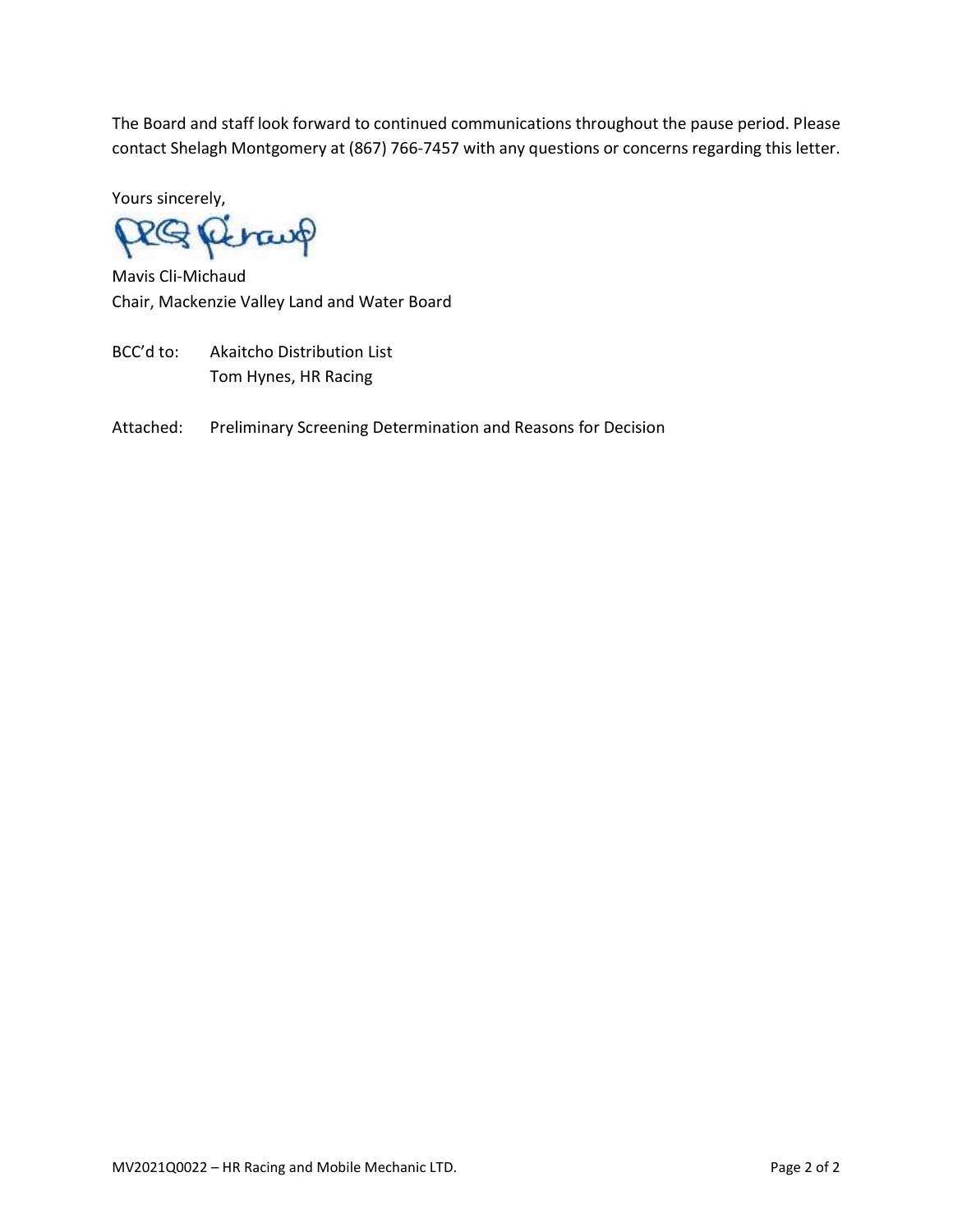

7th Floor - 4922 48th Street PO Box 2130, Yellowknife NT X1A 2P6

Tel: 867-669-0506 Fax: 867-873-6610 www.mvlwb.com

## **Preliminary Screening Determination and Reasons for Decision**

| <b>Land Use Permit Application</b> |                                  |  |  |
|------------------------------------|----------------------------------|--|--|
| <b>File Number</b>                 | MV2021Q0022                      |  |  |
| Company                            | HR Racing & Mobile Mechanic LTD. |  |  |
| Project                            | <b>Quarry Operation</b>          |  |  |
| Location                           | NWT HWY 5, km 44.5               |  |  |
| <b>Activity</b>                    | Quarrying to remove stockpile    |  |  |
| <b>Date of Decision</b>            | February 24, 2022                |  |  |

#### **1.0 Decision**

In accordance with subsection 124(1) of the *Mackenzie Valley Resource Management Act* (MVRMA), the Mackenzie Valley Land and Water Board (MVLWB or Board) met on February 24, 2022 to make a preliminary screening determination on the Application from HR Racing & Mobile Mechanic LTD. (HR Racing) (Applicant) for Land Use Permit MV2021Q0022 (Permit)<sup>1</sup> to quarry at NWT HWY 5, km 44.5 (Project). 2

The Board has decided not to refer the proposed Project to the Mackenzie Valley Environmental Impact Review Board (the Review Board) for Environmental Assessment because, based on the evidence, it is the Board's opinion that the proposed Project will not have a significant adverse impact on the environment or be a cause of public concern.

The Board's determination, including reasons for its decision, are detailed in sections [3.0](#page-3-0) an[d 4.0.](#page-5-0)

<sup>1</sup> See MVLWB Online Registr[y www.mvlwb.com](https://mvlwb.com/) fo[r HR Racing & Mobile Mechanic LTD.](https://registry.mvlwb.ca/Documents/MV2021Q0022/HR%20Racing%20-%20Application%20-%20Complete%20-%20Jan10_22.pdf) – Permit Application – January 10, 2022.

<sup>&</sup>lt;sup>2</sup> The Project is a quarry operation, which is the proposed development, where "development" is defined in Part 5 of the MVRMA as:

<sup>&</sup>quot;any undertaking, or any part or extension of an undertaking, that is carried out on land or water and includes an acquisition of lands pursuant to the *Historic Sites and Monuments Act* and measures carried out by a department or agency of government leading to the establishment of a park subject to the *Canada National Parks Act* or the establishment of a park under a territorial law."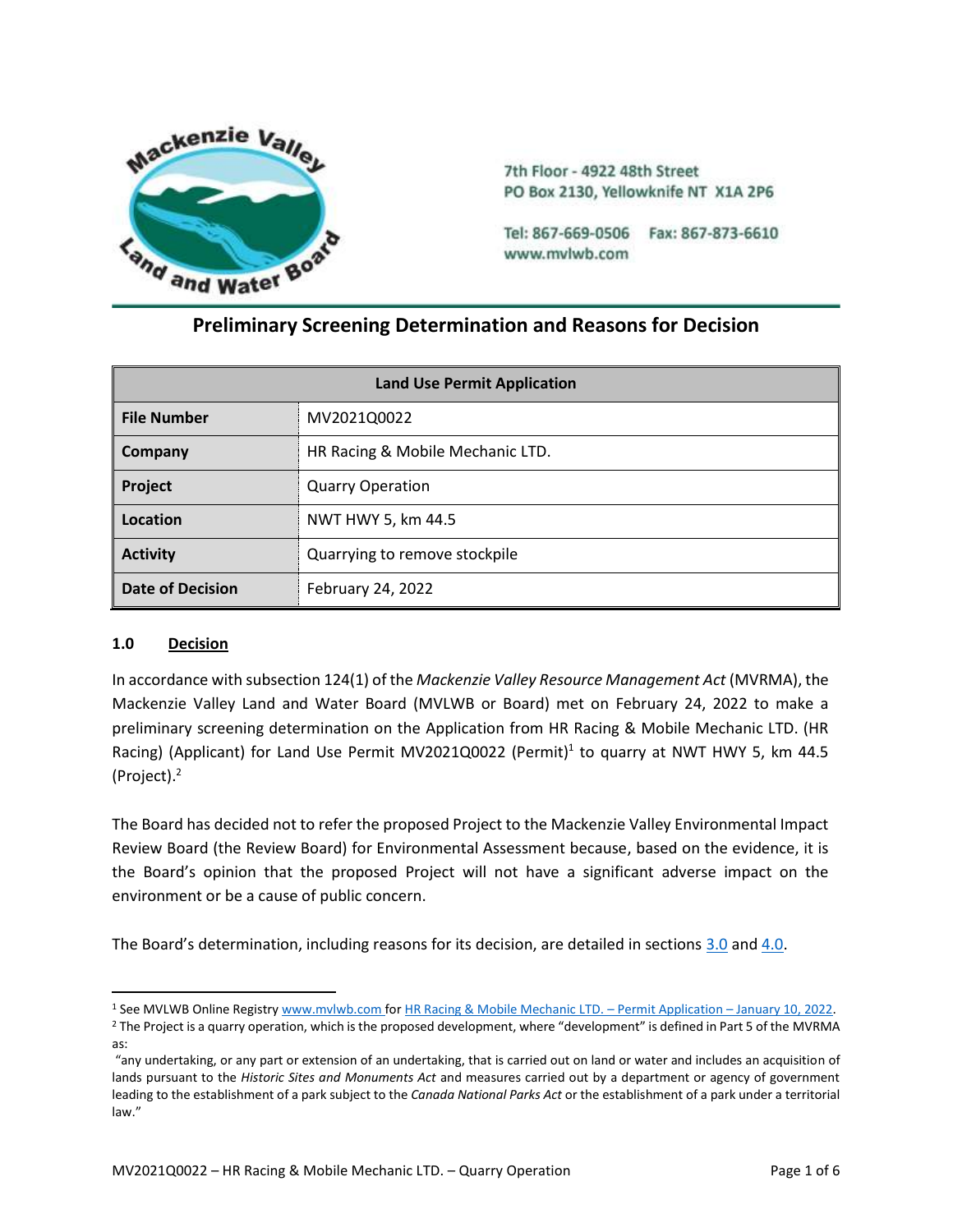#### **2.0 List of Defined Terms and Acronyms**

| Applicant              | HR Racing & Mobile Mechanic LTD (HR Racing)                                              |  |  |
|------------------------|------------------------------------------------------------------------------------------|--|--|
| Application            | The complete application package submitted by the Applicant for Land Use Permit          |  |  |
|                        | MV2021Q0022.                                                                             |  |  |
| Board                  | Mackenzie Valley Land and Water Board                                                    |  |  |
| <b>GNWT</b>            | Government of the Northwest Territories                                                  |  |  |
| <b>GNWT-ENR</b>        | Government of the Northwest Territories – Environment and Natural Resources              |  |  |
| <b>GNWT-Lands</b>      | Government of the Northwest Territories - Lands                                          |  |  |
| <b>MVLWB</b>           | Mackenzie Valley Land and Water Board                                                    |  |  |
| <b>MVRMA</b>           | Mackenzie Valley Resource Management Act                                                 |  |  |
| Minister               | Minister of the Government of the Northwest Territories - Environment and Natural        |  |  |
|                        | Resources (GNWT-ENR)                                                                     |  |  |
| <b>ORS</b>             | Online Review System (www.new.onlinereviewsystem.ca)                                     |  |  |
| Party                  | As per the MVLWB <i>Rules of Procedures</i> , an applicant, a person, or an organization |  |  |
|                        | participating in the regulatory proceeding for the Application.                          |  |  |
| Project                | Quarry Operation, which is the proposed development (as defined in Part 5 of the         |  |  |
|                        | $MVRMA$ ). <sup>3</sup>                                                                  |  |  |
| <b>Review Board</b>    | Mackenzie Valley Environmental Impact Review Board                                       |  |  |
| <b>SCP</b>             | Spill Contingency Plan                                                                   |  |  |
| <b>Standard Permit</b> |                                                                                          |  |  |
| Conditions             | <b>MVLWB Standard Land Use Permit Conditions Template</b>                                |  |  |

#### <span id="page-3-0"></span>**3.0 Background and Scope of Screening**

#### **Background:**

- December 10, 2021 Permit Application received from Applicant;
- December 16, 2021 Incomplete letter issued to Applicant;
- January 10, 2022 Additional information received;
- January 14, 2022 Application deemed complete and review commenced;
- February 3, 2022 Comments and recommendations due and received;
- February 9, 2022 Responses due and received; and
- February 24, 2022 Application presented to the Board for decision.

<sup>3</sup> "development" is defined in Part 5 of the MVRMA as:

<sup>&</sup>quot;any undertaking, or any part or extension of an undertaking, that is carried out on land or water and includes an acquisition of lands pursuant to the *Historic Sites and Monuments Act* and measures carried out by a department or agency of government leading to the establishment of a park subject to the *Canada National Parks Act* or the establishment of a park under a territorial law."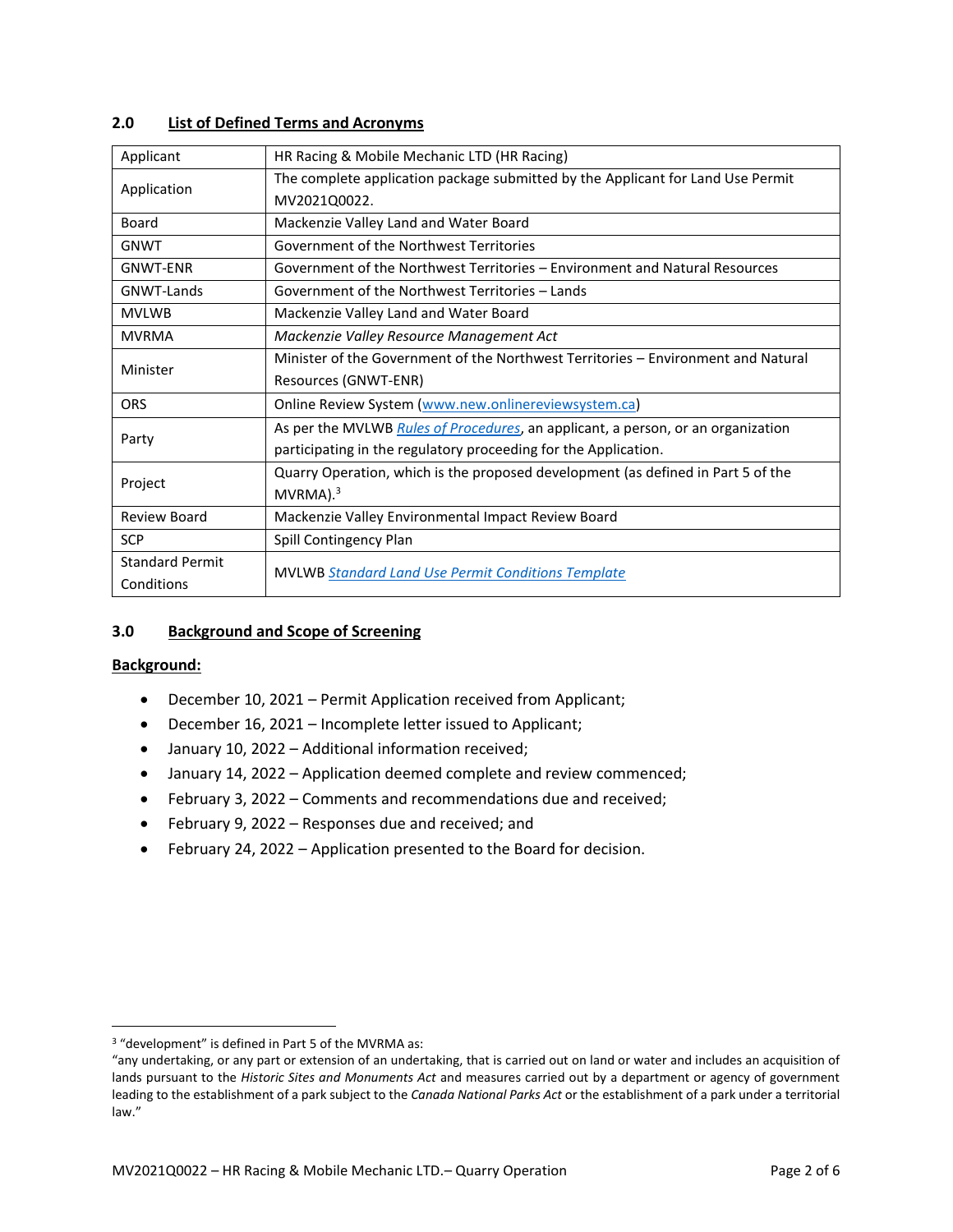#### **Scope:**

On December 10, 2021, HR Racing submitted a Land Use Permit application for a quarry operation. The small-scale project is to remove an existing stockpile of granular material left from a previous permittee.<sup>4</sup> The project is expected to be completed in a single phase with complete removal of the existing stockpile. No additional restoration will be required.

The proposed project does not involve the establishment of a camp due to its proximity to the Town of Hay River, NT. No garbage and sewage are expected to be generated. No land clearing or removal of trees/brush or overburden was proposed in the Application. No fuel will be stored on site except when vehicles and equipment are present. Refuelling will take place off site, if possible, using a pump attached to tidy tank in a truck.

#### **Engagement:**

According to information provided with the Application, the Applicant engaged the following parties prior to submission of the Application:

- West Point First Nation;
- Kátł'odeeche First Nation; and
- Hay River Métis Council.

In accordance with paragraph 125(1)(a) of the MVRMA, the Board must conduct a preliminary screening of the proposed Project to determine and report to the Review Board whether, in its opinion, the proposed Project might have a significant adverse impact on the environment or might be a cause of public concern. The details of the Board's analysis are set out in section 3 below.

#### **3.1 Scope of Screening:**

Scope of activities screened are as follows:

- Removal of stockpile of granular material on site; and
- Use of equipment, vehicles, and machines.

## **3.2 Public Record and Regulatory Proceeding**

To assist the Board in its preliminary screening determination for the Project, the Board distributed the Application and a draft Permit for public review on January 14, 2022, inviting reviewers to provide comments and recommendations on the Applications and the preliminary screening (e.g., on impacts and mitigation measures) using the Online Review System (ORS). Comments were due February 3, 2022, with responses from the Applicant due February 10, 2022. The Board received comments and recommendations from Environment and Climate Change Canada (ECCC), GNWT-Lands – Hay River

<sup>&</sup>lt;sup>4</sup> Land Use Permit [MV2012Q0016.](https://mvlwb.com/registry/MV2012Q0016)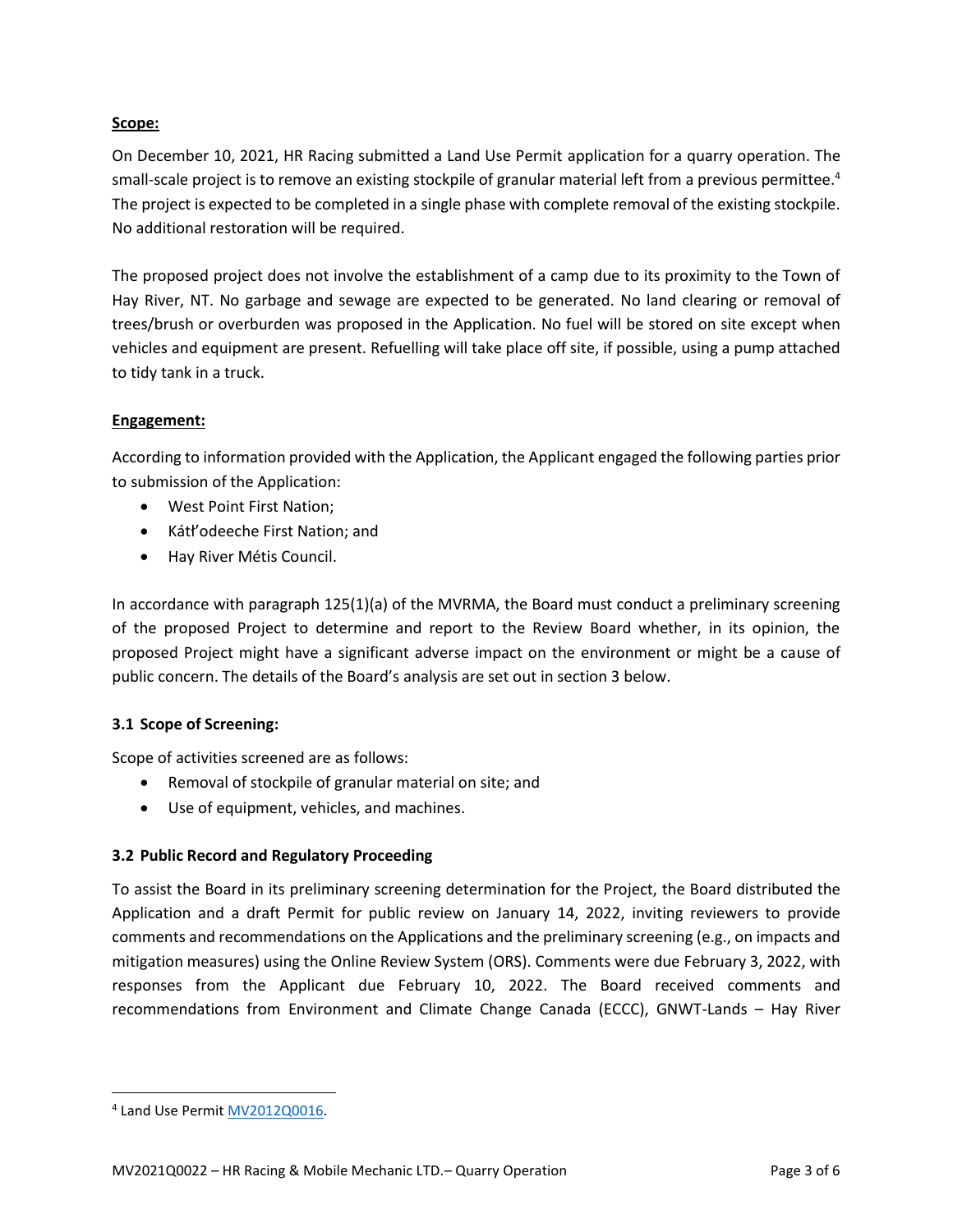Region, GNWT-Lands - North Slave Region. GNWT-ENR – EAM (Environmental Assessment and Monitoring), and Board staff. (attached).<sup>5</sup>

Since there were no requests to extend the reviewer comment deadline, the Board is satisfied that a reasonable period of notice was given to affected communities and First Nations, as required by subsection 63(2) of the MVRMA.

Pursuant to subsection 1.6, paragraphs (a) and (b) of the Akaitcho Territory Dene First Nations (ATDFN) Interim Measures Agreement and section 27, paragraphs (a) and (b) of the Dehcho First Nations (DCFN) Interim Measures Agreement, the Board determined that written notice was given to the ATDFN and DCFN, and that a reasonable period of time was allowed for ATDFN and DCFN to make representations with respect to the Application.

## <span id="page-5-0"></span>**4.0 Potential Impacts and Proposed Mitigations**

A draft Permit was circulated for review during the regulatory proceeding, and all Parties were given the opportunity to provide comments and recommendations on the draft conditions. In finalizing the conditions, the Board considered all the evidence provided through the regulatory proceeding.

Table 1 below summarizes:

- the potential impacts of the proposed Project;
- the concerns that were identified during the regulatory proceeding and how the Applicant addressed those concerns;
- the proposed and potential mitigations for the potential impacts; and
- the Board's analysis of the potential impacts and proposed mitigations.

<sup>&</sup>lt;sup>5</sup> See MVLWB [Online Review System for HR Racing & Mobile Mechanic LTD -](https://new.onlinereviewsystem.ca/review/1EFDDC55-8475-EC11-94F6-DC984013DD04) Jan 16 22.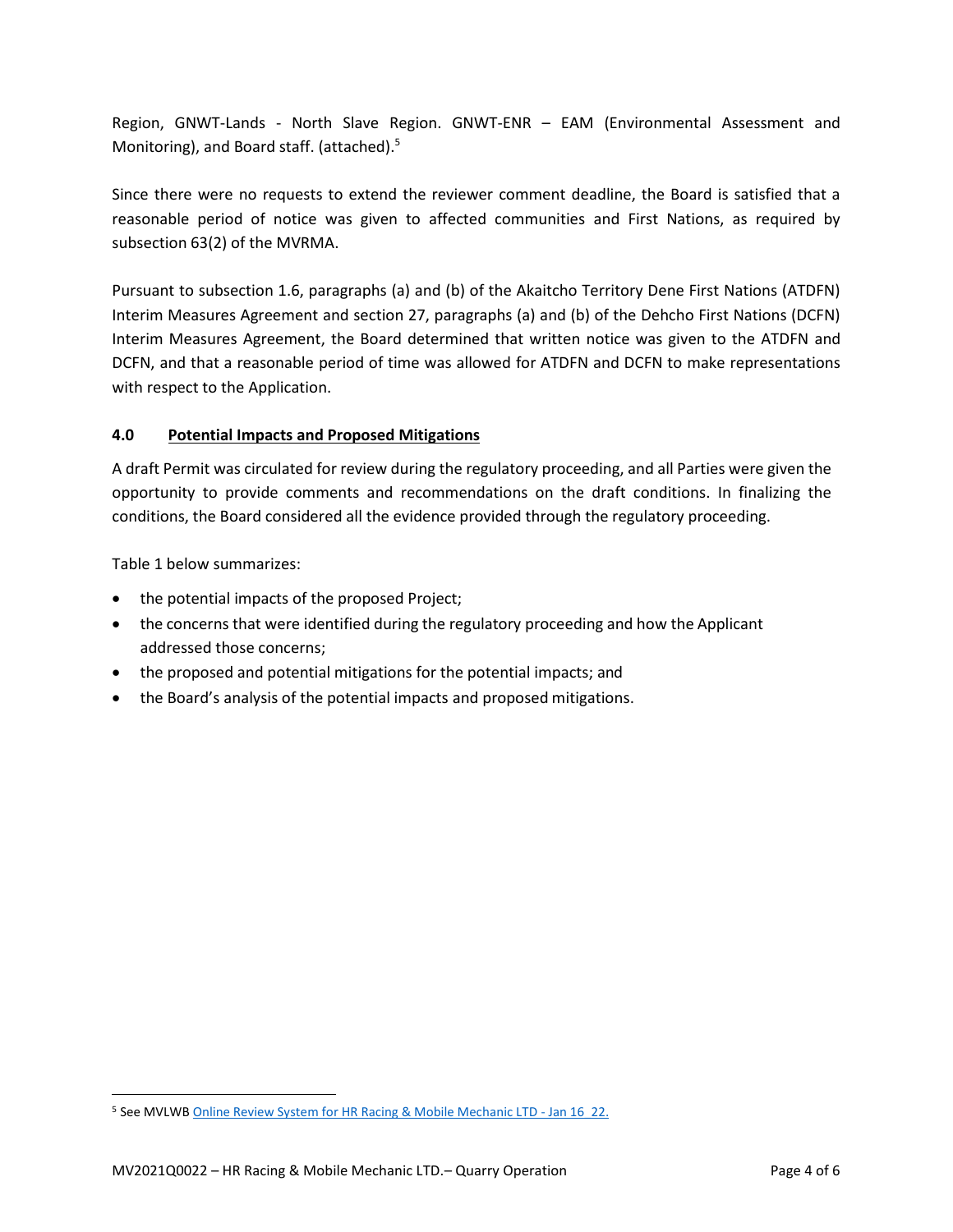## **Table 1: Potential Impacts and Proposed Mitigations for the Proposed Project**

| <b>Potential</b><br>Impact | <b>Activity</b>   | <b>Proposed Mitigations</b><br>Description of measures to reduce potential impacts, including<br>consideration of cumulative impacts and climate change.                              | <b>Board Analysis and Determination</b>                                                                                                                                                                                                                                            |
|----------------------------|-------------------|---------------------------------------------------------------------------------------------------------------------------------------------------------------------------------------|------------------------------------------------------------------------------------------------------------------------------------------------------------------------------------------------------------------------------------------------------------------------------------|
| Soil<br>Contamination      | Refueling on site | • The Applicant proposed the following mitigations in the Application:<br>Refueling to be done at surface level; and<br>$\circ$<br>Auto shut off pumps used for refueling.<br>$\circ$ | Based on the described mitigations, it is the<br>Board's opinion that the proposed activities<br>will not have a significant adverse impact on<br>the environment and will not be a cause of<br>public concern.<br>The Board suggests using drip trays while<br>refueling on site. |